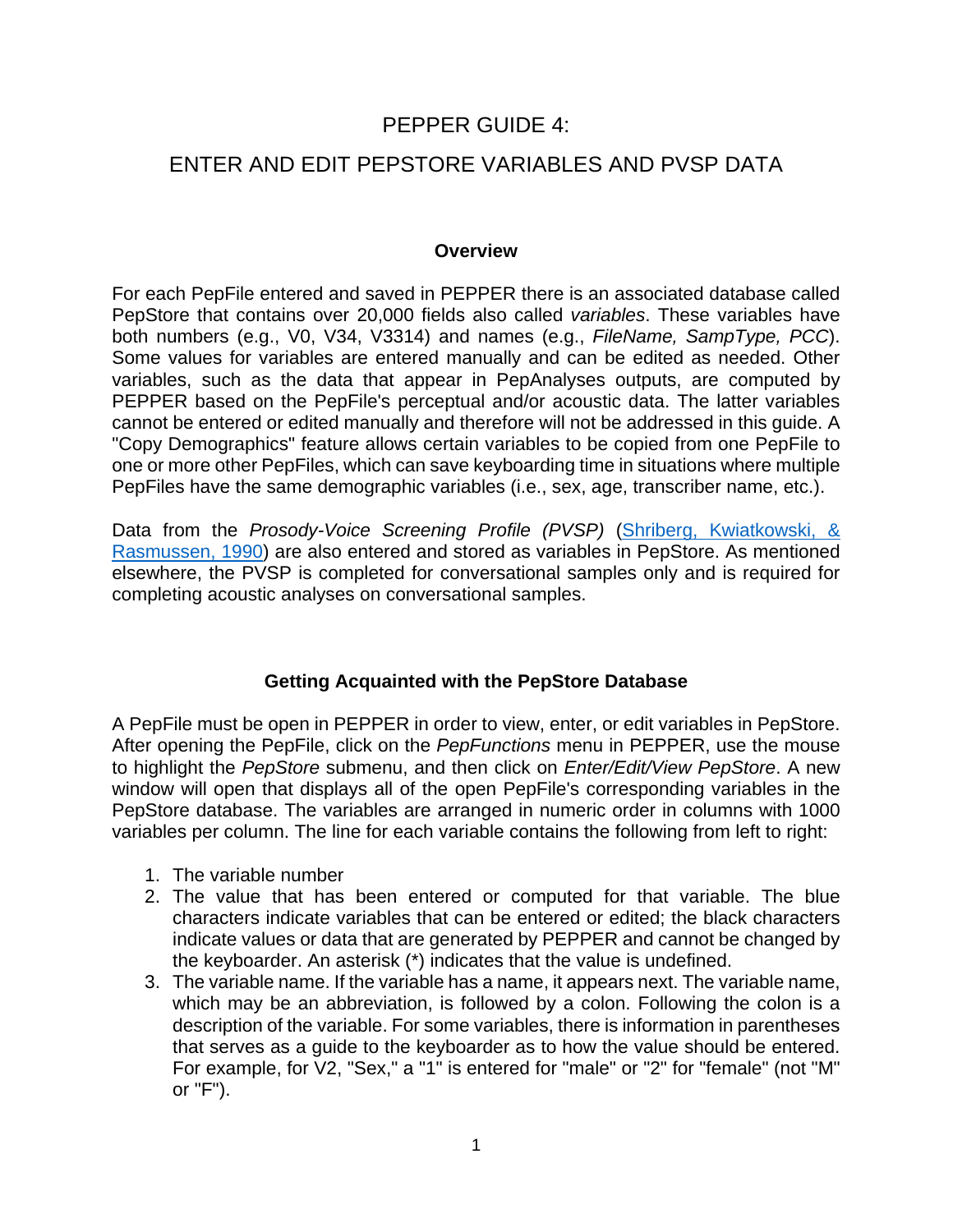The horizontal and vertical scroll bars to the bottom and right of the screen, respectively, can be used to move around within PepStore. The up and down arrow keys on the keyboard can be used to move vertically line by line from one blue variable to another; "black" variables in between "blue" variables are skipped. The left mouse button can be used to click on any of the "blue" variables. To jump to a specific variable or section in PepStore, press Ctrl+G. A window opens wherein a section of the database can be selected from a drop-down list, or a variable name or number can be typed into a field. (If entering a variable number, it is not necessary to type the "V" preceding the number.) After choosing a section or entering a variable, click OK. PEPPER will jump to the first variable in the chosen section or to the variable specified by the keyboarder.

## **Entering and Editing PepStore Variables**

The procedures for entering variables are the same for PepFiles and protocols. Any "blue" values can be entered or edited in the PepStore database window. Any variables that require specific coding or formatting conventions have descriptions or keys in parentheses; these should be followed so that PEPPER "recognizes" the data, which may be especially important for some analyses.

To enter or edit variables in PepStore,

- 1. Open PEPPER.
- 2. Open the PepFile or protocol ([PG3\)](https://phonology.waisman.wisc.edu/wp-content/uploads/sites/532/2019/07/PEPPER-Guide-3.pdf).
- 3. Open the PepStore window by clicking on the PepFunctions menu, highlighting PepStore, and then clicking on *Enter/Edit/View PepStore.* (NOTE: The PepStore window will appear over and "hide" the PepFile transcript.)
- 4. Enter a value into the corresponding "blue" field for each required variable and each additional variable of interest by clicking on the blue asterisk and entering number(s) and/or letter(s). Follow any applicable keyboarding guidelines described in parentheses in the variable line. Edit a previously entered "blue" value by left-clicking in the field and adding, deleting, and/or typing character(s) to be changed.
- 5. Close the PepStore window by clicking on the red X button in the upper right corner. After closing PepStore, the PepFile/protocol window is again visible.
- 6. Save additions and changes made in PepStore by going to the File menu and choosing "Save" or typing Ctrl+S. If you forget to save after exiting PepStore, you will be prompted to save your changes before exiting the PepFile and/or PEPPER.

### **Required and Common PepStore Variables**

The fields for *the following variables must have values* (i.e., no asterisks) for PepAnalyses (PepClass and PepAssess - [PG7](https://phonology.waisman.wisc.edu/wp-content/uploads/sites/532/2019/07/Pepper-Guide-7.pdf)) computations and outputs: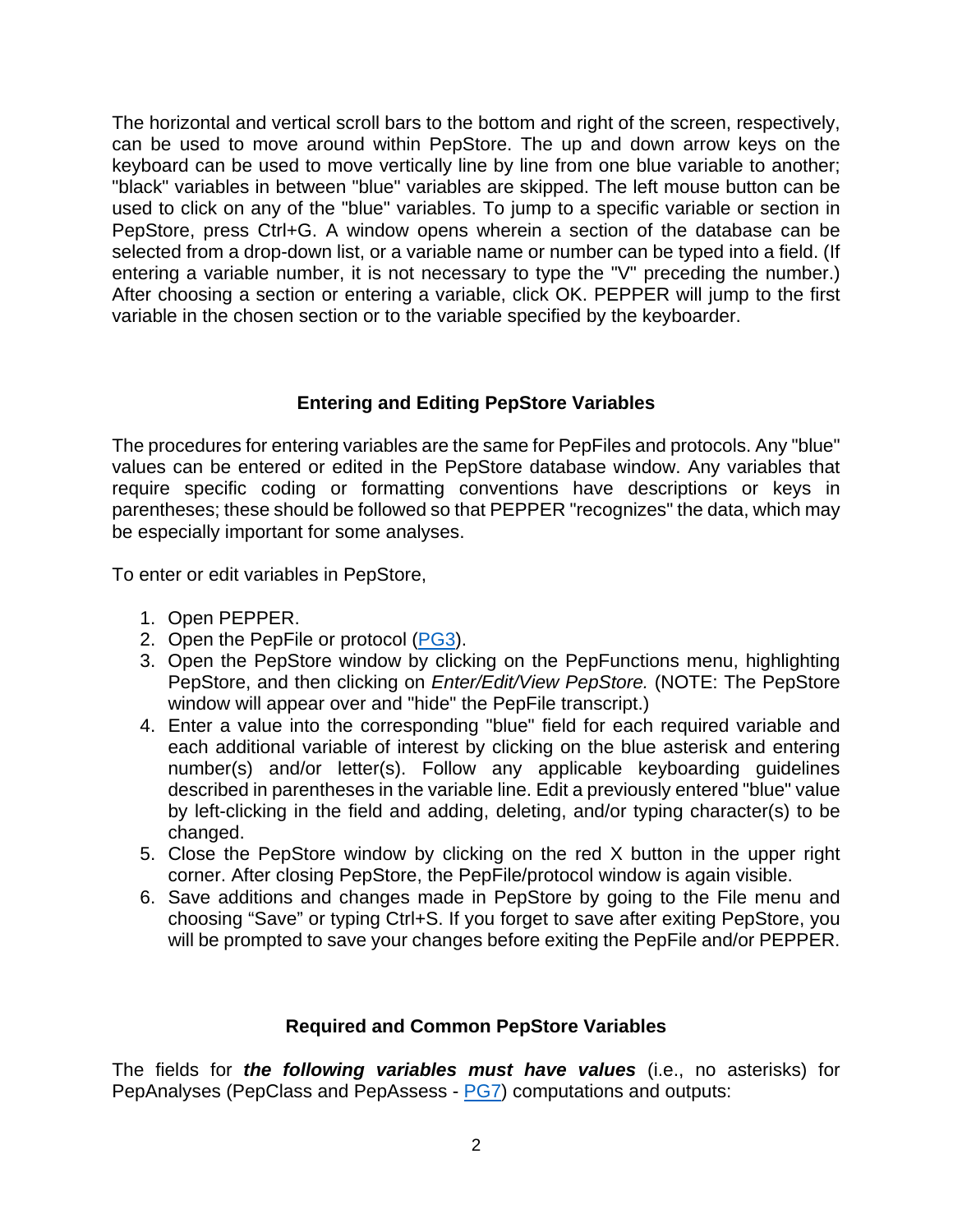- V0 "FileName" This "black" value is automatically filled in by PEPPER. It is the file name under which the PepFile is saved.
- V2 "Sex" This "blue" value must be manually entered as 1 or 2 (1=male; 2=female).
- V4 "Months" This "blue" value is the participant's age in months and must be manually entered.
- V34 "SampType" This "blue" value is the type of sample or speech task  $[1 = \text{artic}]$ test (i.e., single word),  $2 =$  continuous (i.e., conversational speech),  $3 =$  multiword (i.e., phrases or sentences)] and must be manually entered.
- V35 "SampMode" This "blue" value is the speech sampling mode  $(1 =$ spontaneous,  $2 = \text{imitative}, 3 = \text{other}$  and must be manually entered.

See Table 1 below for values that should be entered for variables 34 and 35 for speech tasks administered as part of the Madison Speech Assessment Protocol ([MSAP](https://phonology.waisman.wisc.edu/about-the-msap/)).

The following variables are commonly entered but optional. They are listed here because they may be of particular use or interest to other PEPPER users:

- V26 "PepStore" This "blue" record-keeping number is assigned to the PepFile transcript. Every PepFile entered has its own unique PepStore number.
- V32 "ExamDate" This "blue" value is the date that the speech sample was collected. It is particularly informative for samples collected on different dates for the same participant (i.e., multiple treatment sessions, testing dates for longitudinal studies).
- V40 "TransWho" This "blue" value is the name of the person who phonetically transcribed the sample.
- V41 "SSegWho" This "blue" value is the name of the person who completed the suprasegmental ratings (i.e., the person who coded the PVSP) and applies only to the conversational sample.
- V42 "SSegUtts" This "blue" value is the number of non-excluded PVSP utterances that were coded for prosody and voice. (Again, this applies only to the conversational sample.) A number less than 24 in this field may indicate that the sample is short and/or does not have sufficient data for some analyses.
- V44 "Subject" This "blue" record-keeping "subject number" is a unique number that is assigned to the participant/speaker. For all PepFiles for a given participant, the value entered for this database variable is the same.
- V45 "RemotSubjID" This "blue" record-keeping "remote subject identification number" is a number that has been assigned by an external, collaborative clinical or research site.
- V14026 "Peplog" This "blue" record-keeping "Peplog number" serves as a way to organize, file, and locate hard copies of recordings (tapes, disks, etc.) and/or folders containing hard copies of scoring forms, questionnaires, etc. A Peplog number can be assigned to more than one PepFile transcript and/or more than one participant.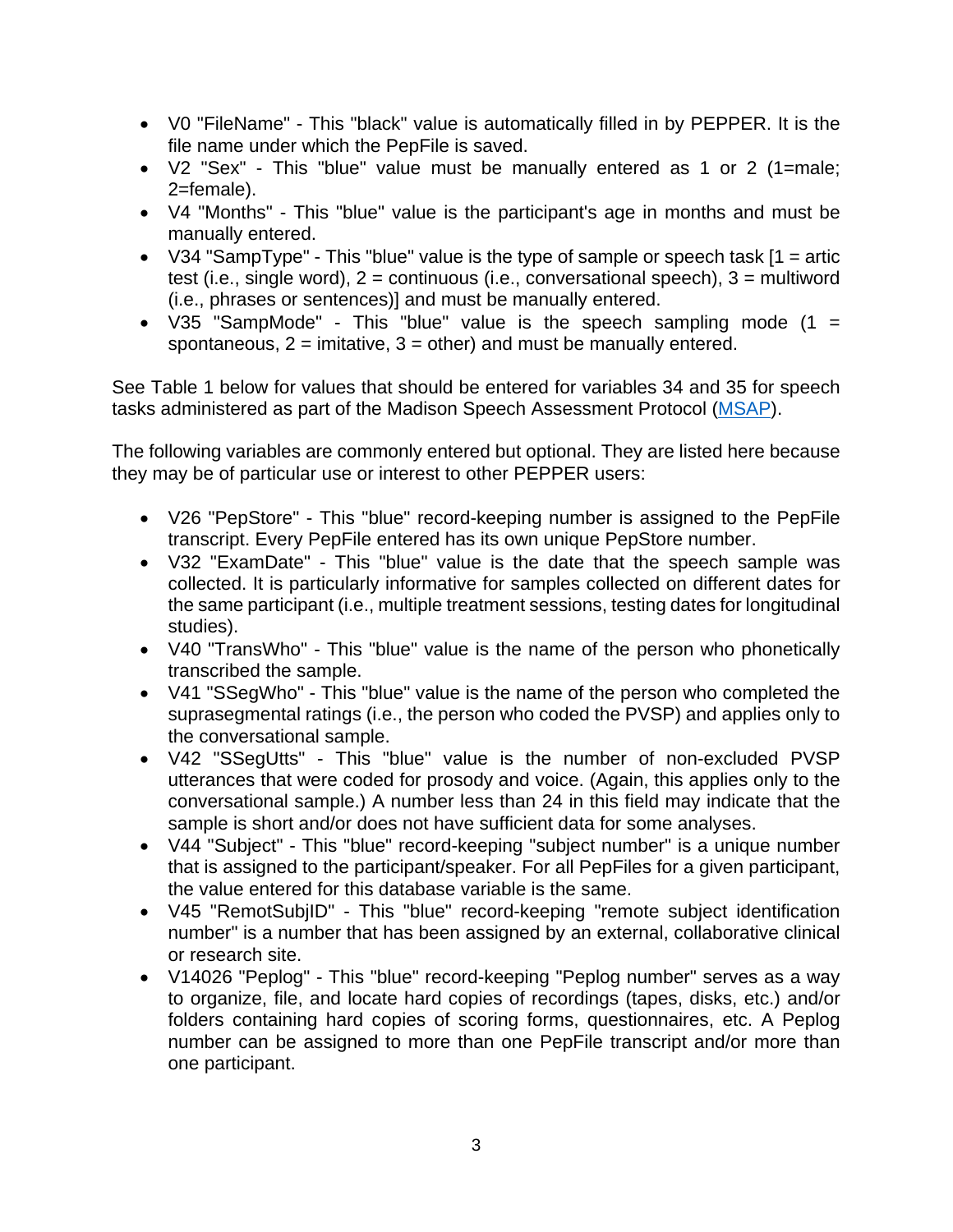| <b>MSAP Task</b>  | Variable 34 | Variable 35    |
|-------------------|-------------|----------------|
| Conversation (CS) | 2           |                |
| <b>CWT</b>        |             | 2              |
| <b>DDK</b>        |             | 3              |
| <b>EST</b>        | 3           | $\overline{2}$ |
| <b>GF</b>         |             |                |
| <b>LST</b>        |             | $\overline{2}$ |
| MWT1              |             | $\overline{2}$ |
| MWT <sub>2</sub>  |             | $\overline{2}$ |
| <b>NRT</b>        |             | $\overline{2}$ |
| <b>RST</b>        |             | $\overline{2}$ |
| <b>SCT</b>        |             | 3              |
| <b>SPT</b>        | 3           | $\overline{2}$ |
| <b>SRT</b>        |             | $\overline{2}$ |
| <b>SVT</b>        |             | 3              |
| <b>VT1</b>        |             | $\overline{2}$ |
| VT 2              |             | $\overline{2}$ |
| VT 3              | 3           | $\overline{2}$ |

Table 1. Sample type (V34) and sample mode (V35) values for MSAP tasks.

## **The "Copy Demographics" Feature**

This feature allows you to copy demographic variables from one PepFile to one or more other PepFiles. (NOTE: Non-demographic variables cannot be copied using this feature.) To copy demographic variables from one PepFile to another, follow these steps:

- 1. Open PEPPER.
- 2. Create or open a PEPPER variable list (\*.pvl) [\(PG6](https://phonology.waisman.wisc.edu/wp-content/uploads/sites/532/2019/08/PEPPER-Guide-6.pdf)) that includes the variables to be copied. Leave the list open.
- 3. Open the PepFile that will be receiving the values.
- 4. Click on the PepFunctions menu, highlight PepStore, and then click on *Copy Demographics....*A window will open wherein you can select the PepFile that is the source of the values to be copied.
- 5. Select the PepFile that is the source of the values to be copied and click the Open button. This window closes. The selected source PepFile does not open, but the values specified in the open variable list are copied from its PepStore database into the database of the PepFile that is still open and now visible on the screen.
- 6. Before closing the PepFile that has received the values, click "Save" under the File menu or type Ctrl+S. If you forget to save after exiting the PepStore database, you will be prompted to save your changes before exiting the PepFile and/or PEPPER.
- 7. Close the \*.pvl (or save the \*.pvl before closing if it will be used in the future).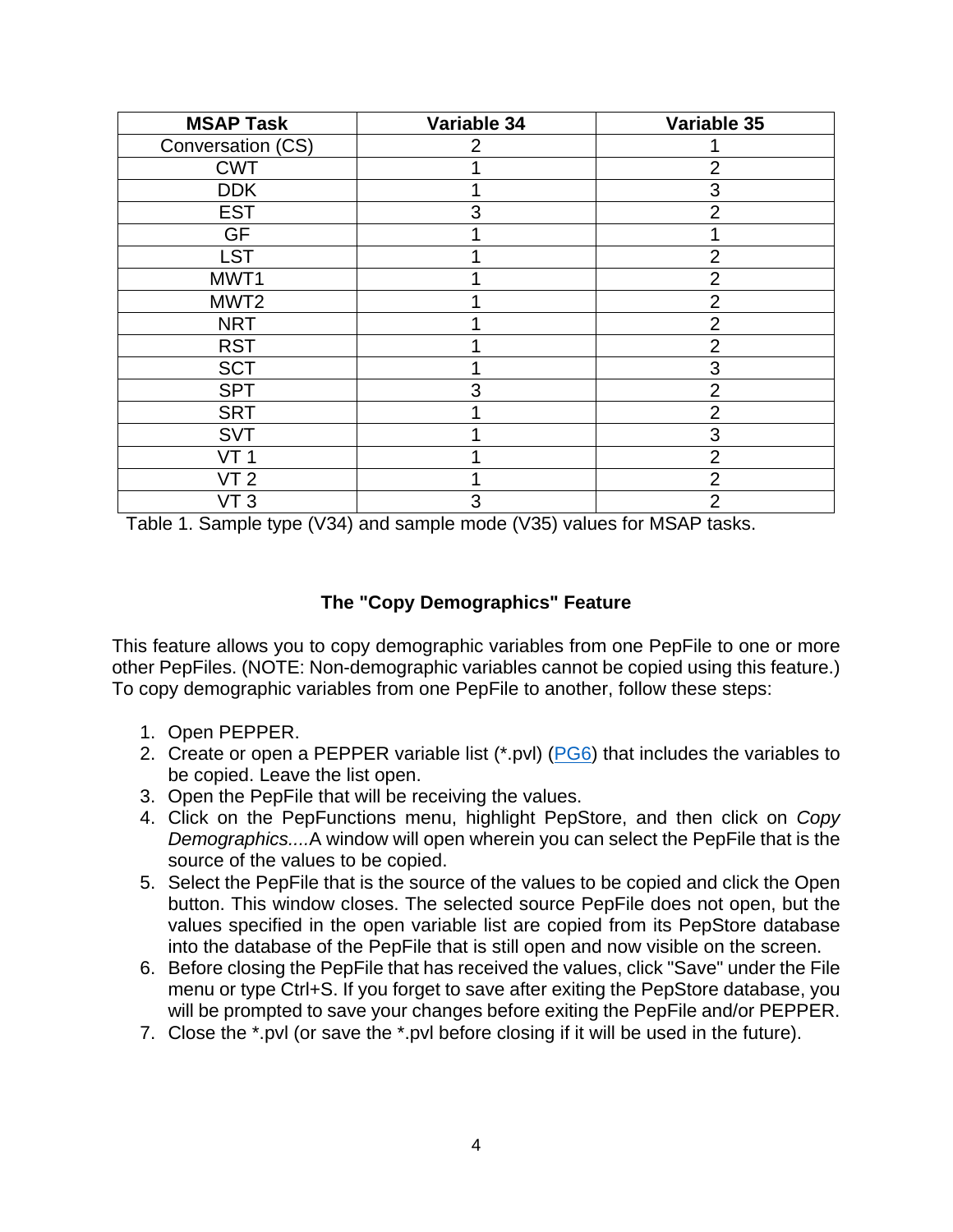### **Entering PVSP Data**

This section assumes that the keyboarder is sufficiently familiar with PVSP procedures, terms (e.g., *exclusion code, codable utterance, Sequential Utterance Log*), and forms to [understand and enter PVSP variables as described in this section. Training materials for](https://phonology.waisman.wisc.edu/pvsp-manual/) the PVSP are available from our website. To open the window where PVSP data are entered in PEPPER, complete the following steps:

- 1. Open PEPPER.
- 2. Open the CS Pepfile (\*.pep).
- 3. Open the PVSP Log entry window by clicking on the PepFunctions menu, highlighting PepStore, and then clicking on *Enter/Edit/View PVSP Log.* (NOTE: The PVSP Log window will appear over and partially or completely "hide" the PepFile transcript.)

All of the PVSP variables that can be entered are indicated by blue asterisks; when the PVSP Log window opens, the cursor is automatically placed at the first blue asterisk.

The PVSP Log window is divided into 3 parts: 1) Identification (found on p. 1 of the *PVSP Scoring Form*) and supplemental information (if applicable, found on the *PVSP Scoring Supplemental Sheet*); 2) "Combination Codes," which are utterance-by-utterance prosody and voice codes from the *Prosody-Voice Coding Log* (on p. 3 of the *PVSP Scoring Form*), and 3) "Sequential Utterance Log," which are the codable utterance numbers and exclusion codes (if any) recorded in the *Sequential Utterance Log* found in the section at the top of p. 3 of the *PVSP Scoring Form*.

Below is an example of the first section of the PVSP Log window wherein PVSP variables (blue text) have been entered. The PepStore variable numbers in the first column do not appear in the PVSP Log view in PEPPER. As mentioned previously, all values in the second column are blue asterisks until data are entered to replace them. Entered values are also in blue text and can be edited like any other "blue" variables in the PepStore database. The third column contains the label and description of the variable, plus any keyboarding guidelines in parentheses.

| V14008             | speaks softly  | <b>PVSP General Comment</b>                       |
|--------------------|----------------|---------------------------------------------------|
| V <sub>14016</sub> | 0              | Narrative-- Re-tell as story (0=no 1=yes)         |
| V <sub>14017</sub> | $\overline{0}$ | Narrative-- Make up a story (0=no 1=yes)          |
| V <sub>14018</sub> | 0              | Narrative-- Comments on pictures (0=no 1=yes)     |
| V <sub>14019</sub> | 0              | Narrative-- Comments on actions (0=no 1=yes)      |
| V <sub>14015</sub> | 0              | Narrative-- Other (0=no 1=yes)                    |
| V14020             |                | Conversation-Spontaneous interaction (0=no 1=yes) |
| V14021             | 0              | Conversation-Controlled interaction (0=no 1=yes)  |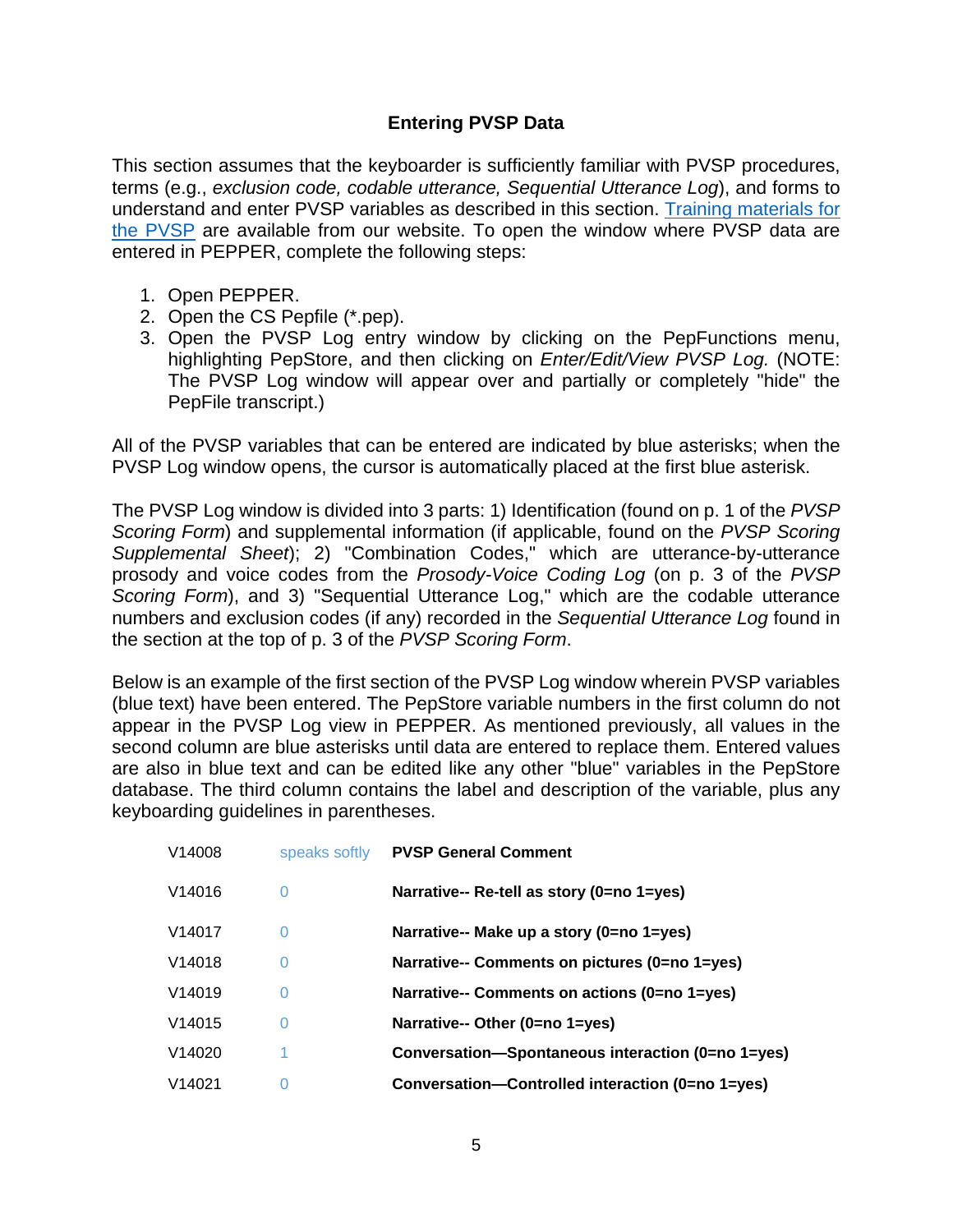| V14022 | $\Omega$        | Conversation-Interview (0=no 1=yes)                                           |
|--------|-----------------|-------------------------------------------------------------------------------|
| V14023 | $\overline{0}$  | Conversation-Other (0=no 1=yes)                                               |
| V14024 | 6/2/17          | <b>Scoring date</b>                                                           |
| V14025 | <b>McSweeny</b> | <b>Scorer</b>                                                                 |
| V14026 | 3581            | Tape Label (i.e., Peplog Number)                                              |
| V14027 | *               | Tape Side (hold-over from the days of audiocassette tapes, no<br>longer used) |
| V14028 | 0:48            | <b>Counter Number, beginning of sample</b>                                    |
| V14029 | 1:16            | <b>Counter Number, first coded utterance</b>                                  |
| V14030 | 8:10            | <b>Counter Number, last coded utterance</b>                                   |
| V14031 | 21              | <b>Coding time</b> (in minutes)                                               |
| V14032 | 40              | <b>Total time</b> (in minutes, glossing time plus coding time)                |
| V14033 | 0               | DiffJudg: Difficult to judge                                                  |
| V14034 | 0               | Telegraf: Telegraphic speech (0=no 1=yes)                                     |
| V14035 | $\Omega$        | Resplnvl: Respiratory Involvement (0=no 1=yes)                                |
| V14074 | 18              | <b>Total Number of 4+ Utterances</b>                                          |

As mentioned previously, almost all of the values in the first section above come from information written in the "Identification" section on the first page of the *PVSP Scoring Form* and from the *PVSP Scoring Supplemental Sheet*. The last value (V14074) is the total count of check marks recorded in the "4(+) Words" column of the "Prosody-Voice Coding Log" on page 3 of the *PVSP Scoring Form*. The 4(+) words boxes are checked for the coded utterances that contain 4 or more intelligible whole words.

The following values in the "Identification" section of the *PVSP Scoring Form* are not included/entered in the PVSP Log window. They can be entered using the regular PepStore database view described on p. 2. As mentioned previously, values are required for V2 and V4.

| V1             | Last, First     | Name                                   |
|----------------|-----------------|----------------------------------------|
| V4             | 154             | <b>Months</b>                          |
| V <sub>2</sub> |                 | Sex (1=male 2=female)                  |
| V32            | 6/16/17         | <b>ExamDate: Date of speech sample</b> |
| V33            | <b>McSweeny</b> | <b>ExamWho: Sampling examiner</b>      |

The "Screening Outcome" part of the "Identification" section on p. 1 of the *PVSP Scoring Form* is not entered in the database.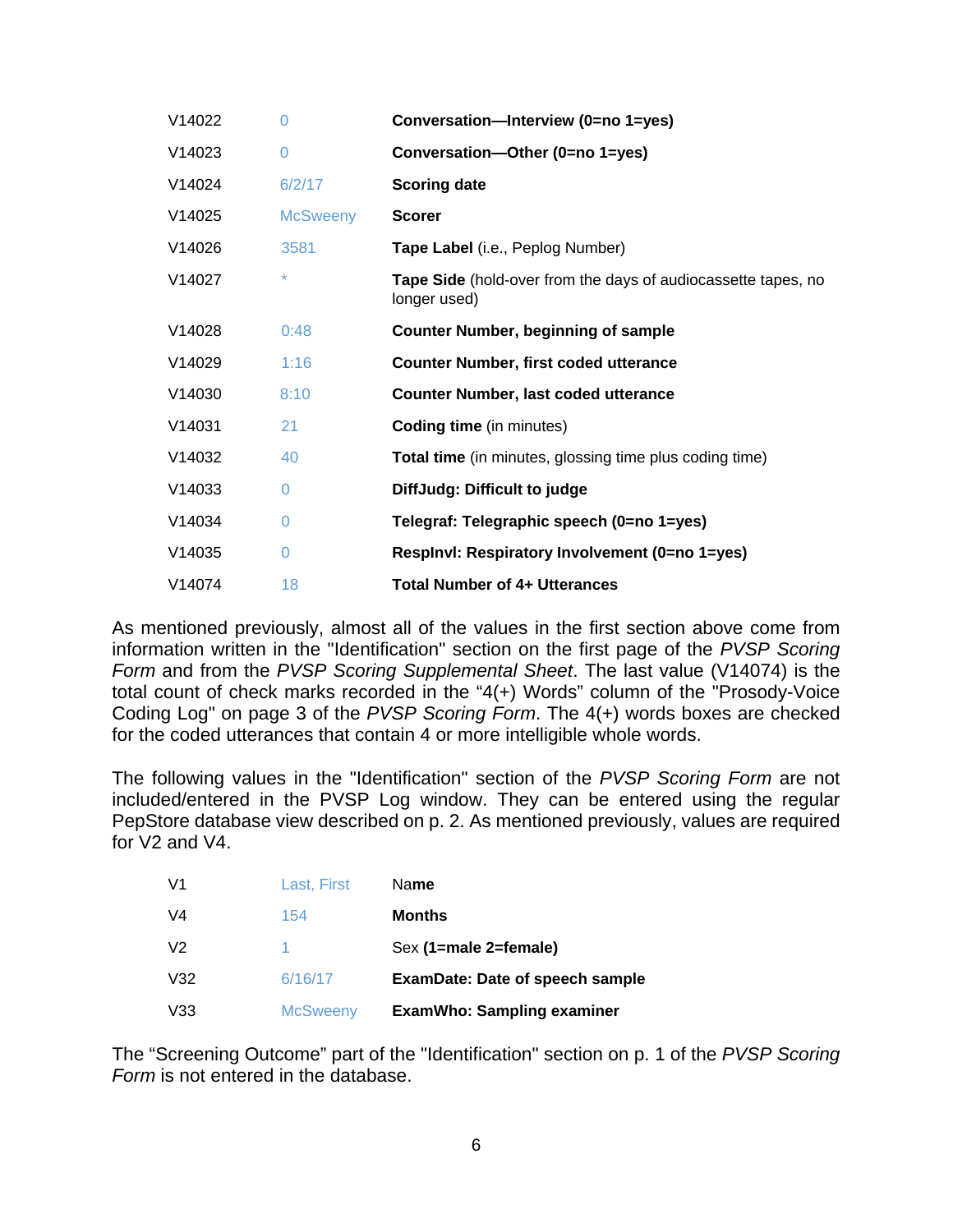The "Combination Codes" section of the PVSP Log window is where all inappropriate codes and Notes recorded in the "Prosody-Voice Coding Log" on p. 3 of the *PVSP Scoring Form* are entered. A *combination code* is the concatenation, separated by spaces, of inappropriate codes for each coded utterance. Even though there are 25 rows on the form, note that there are lines to enter data for only 24 coded utterances in PEPPER. If fewer than 24 utterances have been coded, enter the data for those utterances that have been coded and leave asterisks in the fields for the remaining utterance numbers up to and including utterance 24.

Only inappropriate codes (all codes other than '1') are entered; a code of '1' (the code for "appropriate") is never entered. Multiple inappropriate codes are separated by spaces. To enter a note, type a slash (/) followed by the note. Circled (i.e., unsure) codes are enter either by preceding them with a period (.) or by surrounding the code with parentheses. There is a limit to the number of characters that can be entered in each line. It may be necessary to abbreviate comments in the Notes column in order to avoid exceeding the character limit, especially if multiple inappropriate codes are entered.

Below is an example of a "Combination Codes" section with entered data for 22 coded utterances. The database variable numbers in the first column do not appear on the PVSP Log entry screen. Additional entry guidelines follow this example.

| V14153 | 1              |          |                            |
|--------|----------------|----------|----------------------------|
| V14154 | $\overline{2}$ | .24      | /thought PRO, rough at end |
| V14155 | 3              | 19       |                            |
| V14156 | 4              |          | /thought PRO               |
| V14157 | 5              | .17.24   |                            |
| V14158 | 6              | .17      |                            |
| V14159 | $\overline{7}$ | 6 17 .24 |                            |
| V14160 | 8              |          |                            |
| V14161 | 9              | 17 24 30 |                            |
| V14162 | 10             | .15      | <b>/small BLO</b>          |
| V14163 | 11             |          | /rough, breathy at end     |
| V14164 | 12             | 17       |                            |
| V14165 | 13             |          |                            |
| V14166 | 14             | 6 24     |                            |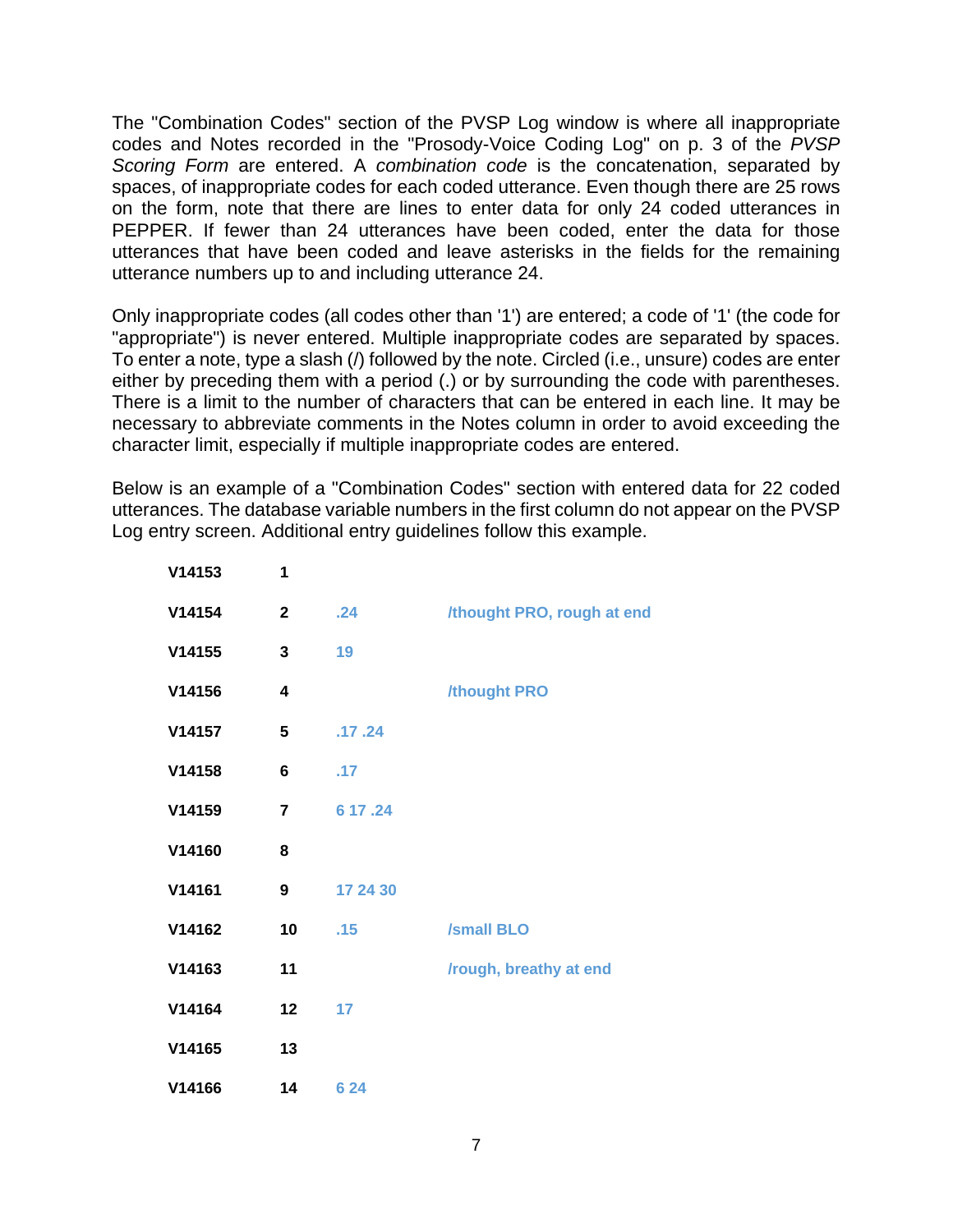| V14167 | 15 <sub>1</sub> | .17     |                          |
|--------|-----------------|---------|--------------------------|
| V14168 | 16              | .1424   | /borderline GF, monotone |
| V14169 | 17              | 29      | /24 & 26, shift          |
| V14170 | 18              |         |                          |
| V14171 | 19              |         |                          |
| V14172 | 20              | .1724   | /thought PRO             |
| V14173 | 21              | 24      |                          |
| V14174 | $22 \,$         | 2.17    |                          |
| V14175 | 23              | $\star$ |                          |
| V14176 | 24              | $\star$ |                          |

All blue values start out as \*, which indicates missing data. If an utterance is coded as entirely appropriate and has no Notes to enter (as in utterances 1, 8, 13, 18, and 19 in the example above), the asterisk is deleted. If there are fewer than 24 codable utterances (i.e., utterances with combination codes), the remaining blue values should remain as asterisks (as in the fields for utterances 23 and 24 above).

Inappropriate Stress codes 15 and 16 require additional comments (which should be recorded in the Notes column of the *PVSP Scoring Form*). When inappropriate code 16 (Multiple Stress Features) is entered, PEPPER brings up a dialog to select two or three Stress codes from 13, 14 and 15. When an inappropriate Stress code 15 or an inappropriate Stress code 16 that includes a code 15 is entered, PEPPER brings up a dialog to select one or more of the following abbreviations: MP, BLO, PRO, EE, and SING. The selected abbreviations will automatically be added to the Notes column. Additional data can be entered to the Notes column if space allows. (If a 15 or 16 code is recorded in the Prosody-Voice Coding Log without the required supplemental abbreviation(s) in the Notes section, it should be returned to the scorer with a request to add this information to the form.)

Certain codes are incompatible with each other; attempts to enter both incompatible codes in the same utterance line will generate an error message. PEPPER will generate an error message if the keyboarder attempts to enter any of the following incompatible code combinations:

• Inappropriate Rate code 12 (Fast/Acceleration) and an inappropriate Stress code. In an utterance with fast/accelerated rate, stress cannot be judged. In this situation,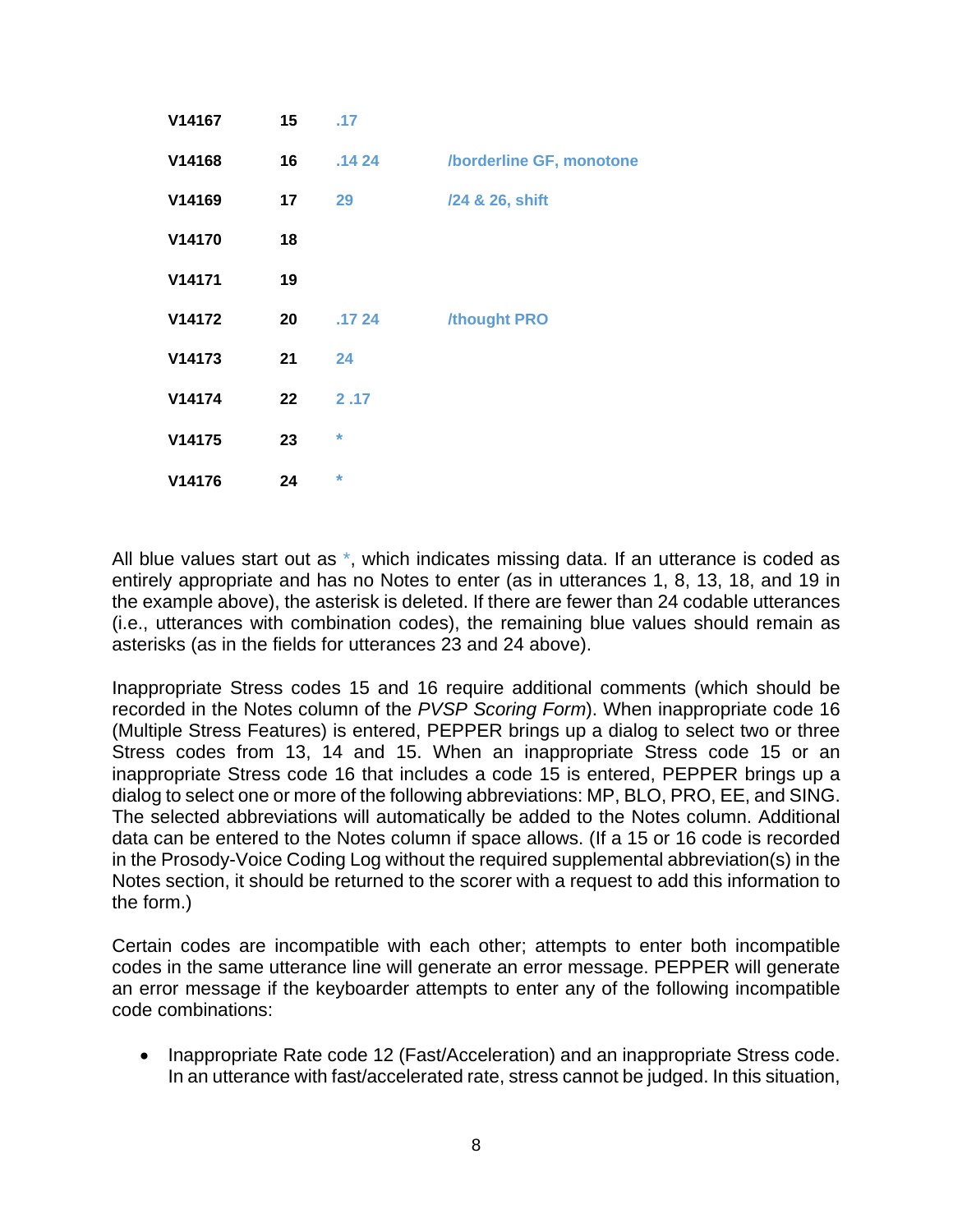an asterisk should be recorded in the Stress Approp column in the "Prosody-Voice Coding Log" on p. 3 of the *PVSP Scoring Form*.

- Inappropriate Pitch code 19 (Low Pitch/Glottal Fry) or 21 (High Pitch/Falsetto) and an inappropriate Laryngeal Quality code. In an utterance with glottal fry or falsetto pitch, laryngeal quality cannot be judged. In this situation, an asterisk should be recorded in the Quality Approp column in the "Prosody-Voice Coding Log." (Note: Resonance can still be judged, and an inappropriate Resonance code can be recorded and entered.)
- Inappropriate Laryngeal Quality code 23 (Breathy) and an inappropriate Pitch code. In an utterance with breathy laryngeal quality, pitch cannot be judged; an asterisk should be recorded in the Pitch Approp column in the "Prosody-Voice Coding Log."

For more detailed information on, including the rationale for, these incompatible code combinations, see the PVSP manual.

The last section of the PVSP Log entry window contains the values (coded utterance numbers and exclusion codes) taken from the "Sequential Utterance Log" found on p. 3 of the *PVSP Scoring Form*. (NOTE: The first 3 codable utterances--called U1, U2, and U3--are recorded and entered in the "Sequential Utterance Log" but are not judged for prosody and voice; i.e., they do not have combination codes.) This section, unlike the previous 2 sections, does not have corresponding PepStore database variable numbers; however, the exclusion code counts in the PepStore database for V14038 through V14072 are calculated from the data entered in this section.

Ideally, the utterance numbers in the "Sequential Utterance Log" should correspond to the utterance numbers in the handwritten transcript and corresponding PepFile. To streamline the entry process, default values are shown as the "Sequential Utterance Log" values are entered in PepStore. These default values include the next utterance number for a codable utterance (starting with U1, U2, U3 for the first three codable non-coded utterances) and the previously entered exclusion code, if any. To select/enter the default codable utterance number, press the Enter key. To select/enter the default exclusion code, press the 'x' key. To enter something else, type it. If more than one exclusion code must be entered for an utterance, enter a space between each one.

Here is an example of data entry for the "Sequential Utterance Log:"

- **1 U1**
- **2 U2**
- **3 C5 C7 C12**
- **4 U3**
- **5 C7**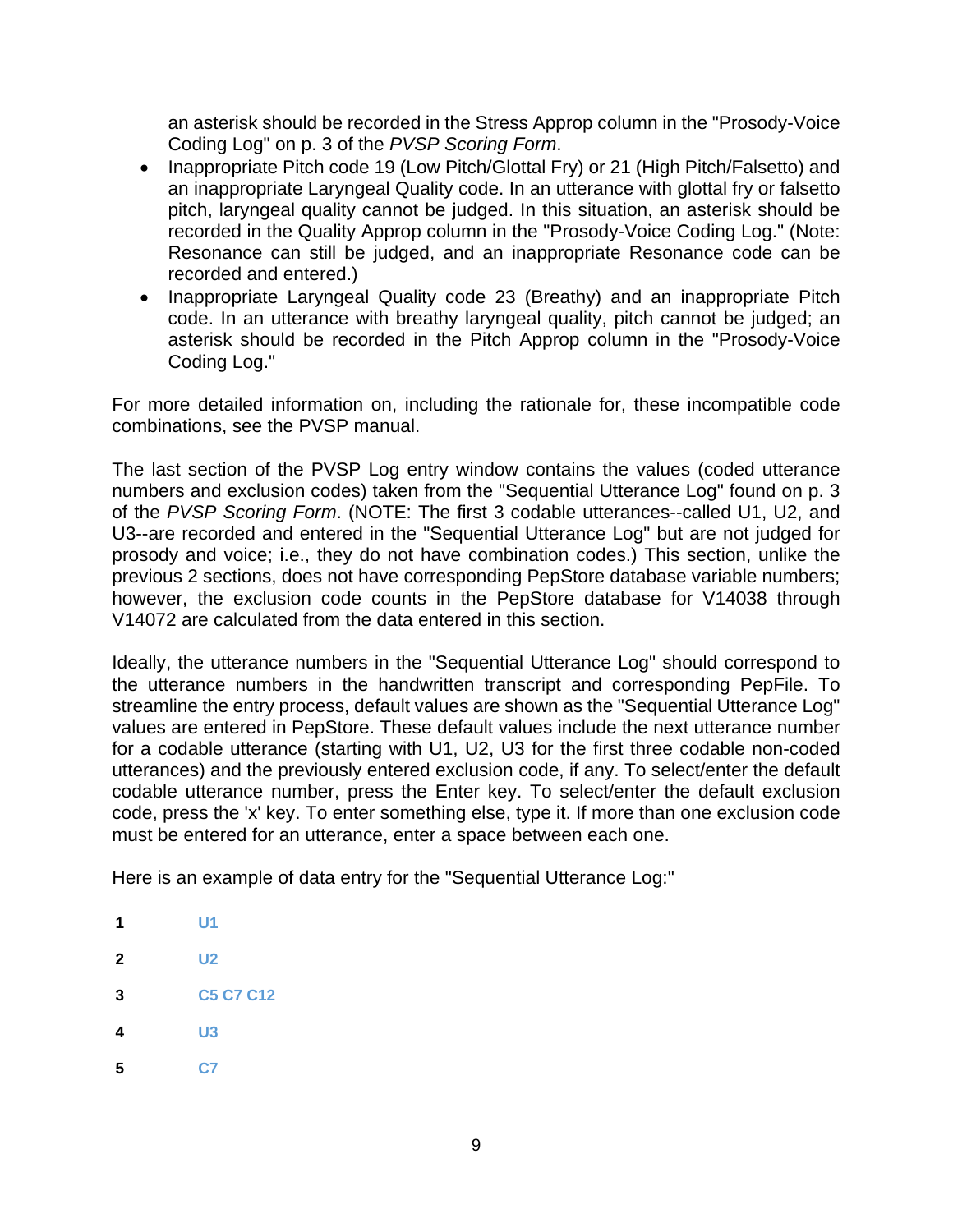| 6  | 1                       |
|----|-------------------------|
| 7  | $\overline{\mathbf{2}}$ |
| 8  | C <sub>2</sub>          |
| 9  | 3                       |
| 10 | 4                       |
| 11 | <b>C2 C5</b>            |
| 12 | C <sub>5</sub>          |
| 13 | 5                       |
| 14 | $6\phantom{a}$          |
| 15 | $\overline{7}$          |
| 16 | 8                       |
| 17 | 9                       |
| 18 | 10                      |
| 19 | 11                      |
| 20 | 12                      |
| 21 | 13                      |
| 22 | 14                      |
| 23 | 15                      |
| 24 | 16                      |
| 25 | 17                      |
| 26 | 18                      |
| 27 | 19                      |
| 28 | 20                      |
| 29 | <b>C5 C7</b>            |
| 30 | 21                      |
| 31 | 22                      |
| 32 | 23                      |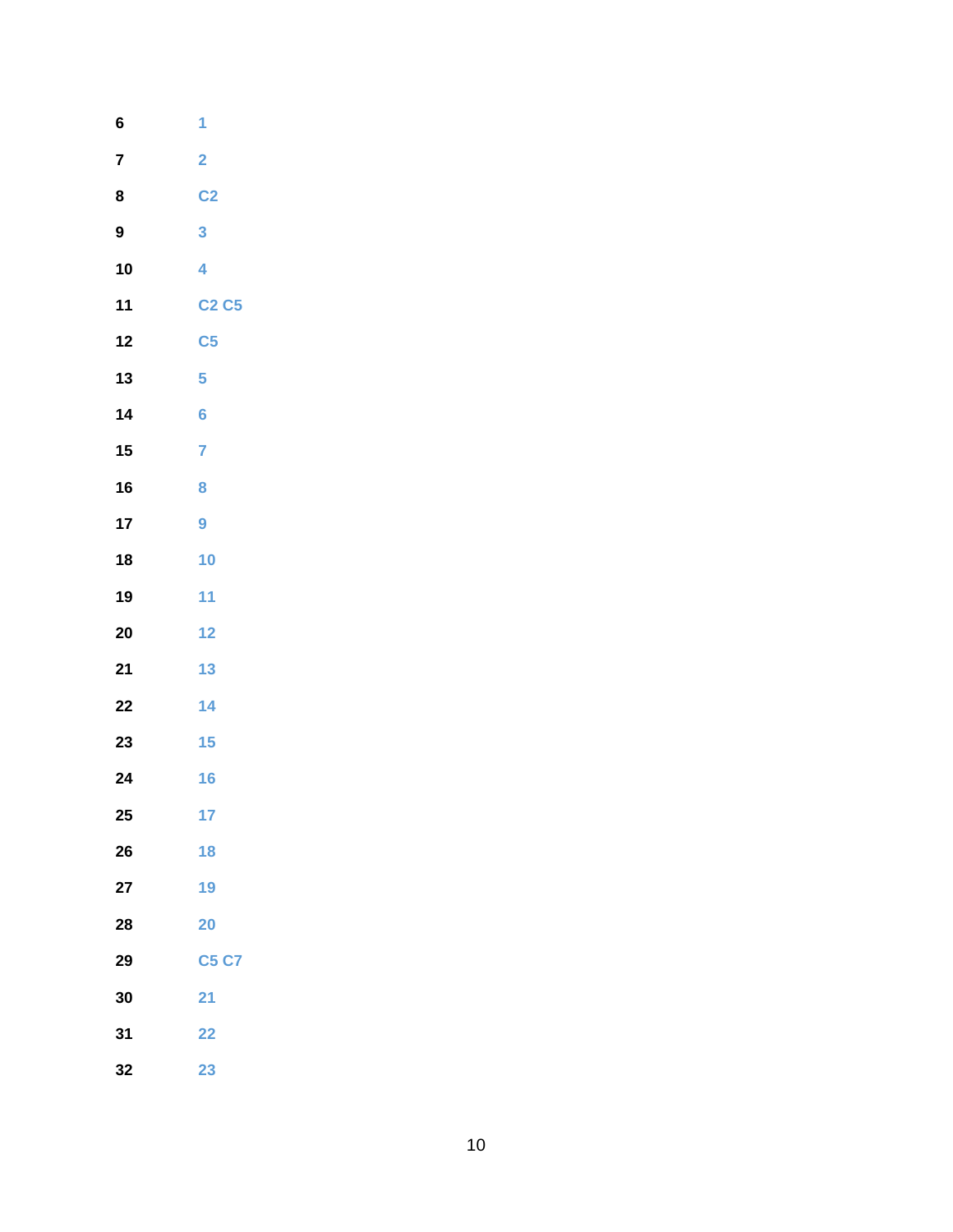**33 C7 34 24**

When entering the data from the "Prosody-Voice Coding Log" or the "Sequential Utterance Log," the commands on the Edit menu to Cut, Copy, Paste, Insert or Delete a line can be used as needed.

## **PVSP Data Entry Error Messages**

**\* line in middle of combination codes:** The \* lines should occur in the combination codes section only when there are fewer than 24 coded utterances. In that case, they should be used for the utterances in the combination codes section past the number of utterances coded. In this situation, PEPPER identifies and flags a line with a blue asterisk ( \* ) followed by a line with one or more entered combination codes. This most commonly happens when the keyboarder forgets to delete the \* for a coded utterance with no inappropriate codes or notes.

**Sequential Utterance Log Missing:** This error message appears when the combination codes are entered without entering data in the corresponding "Sequential Utterance Log."

**There are** *nn* **coded utterances in Seq. Utt. Log, but there are** *mm* **Combination Codes:** The number of coded utterances entered in the "Sequential Utterance Log" (ignoring U1, U2, U3) must equal the number of utterances with entered combination codes. This error message appears when they do not.

**Seq. Utt. Log has an empty line:** There should be a code on every "Sequential Utterance Log" line. The "Delete Line" feature on the Edit menu can be used to remove the empty line.

**Value must be at least** *nn***; Value must be no more than** *mm***:** The value entered is too small or too large. For example, the value for "Conversation--Spontaneous interaction" must be 0 or 1. A negative value is too small; a value of 2 or more is too large.